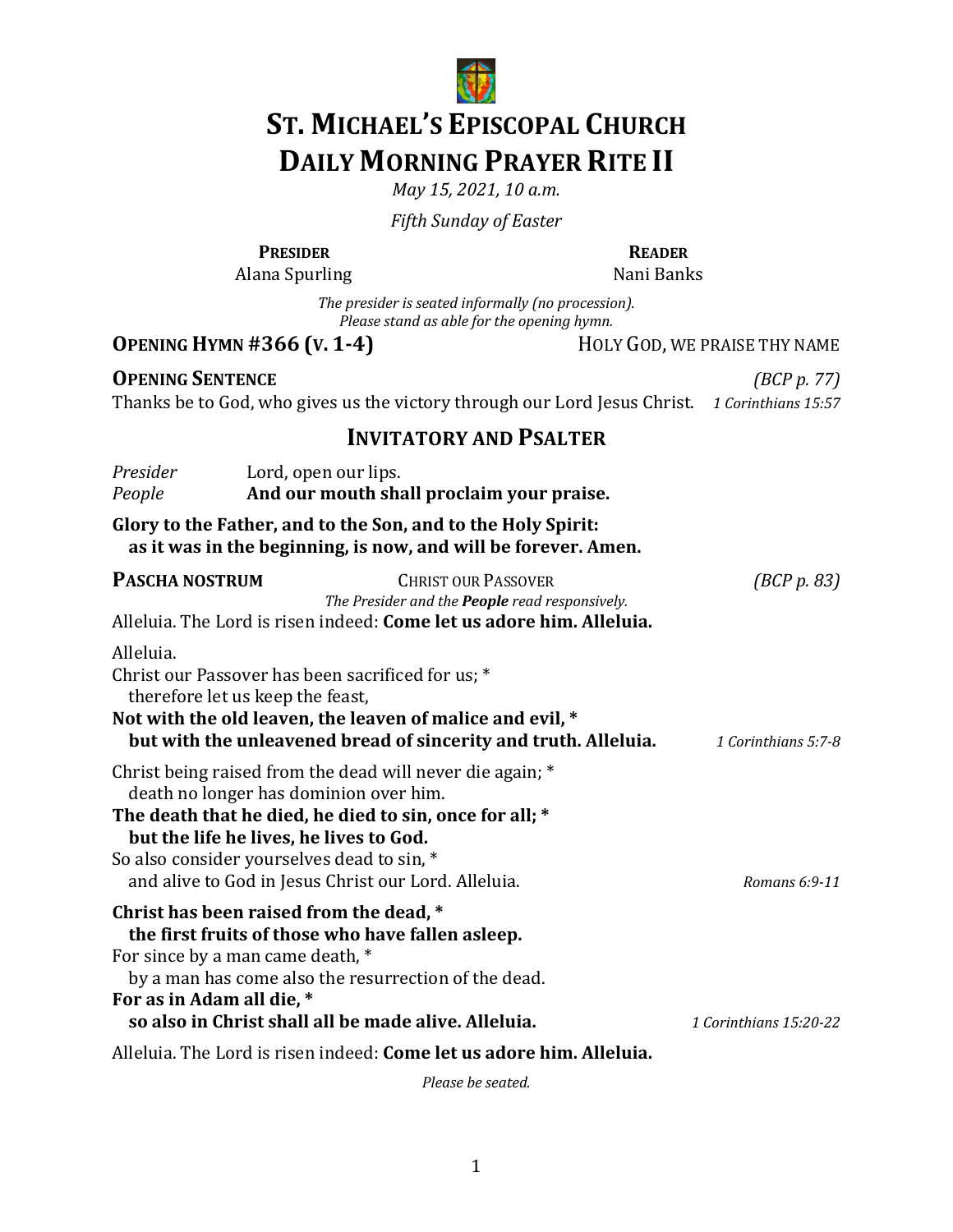## **THE PSALM APPOINTED** PSALM 148 *(BCP p. 805)*

(*Seated, the Leader and the People say the Psalm responsively by whole verse.*)

THE PSALM APPOINTED IS PSALM 148. Hallelujah! Praise the LORD from the heavens; \* praise him in the heights.

## **Praise him, all you angels of his; \* praise him, all his host.**

Praise him, sun and moon; \* praise him, all you shining stars.

## Praise him, heaven of heavens, \* and you waters above the heavens.

Let them praise the Name of the LORD;  $*$ for he commanded, and they were created.

### He made them stand fast for ever and ever; \*  **he gave them a law which shall not pass away.**

Praise the LORD from the earth, \* you sea-monsters and all deeps;

## **Fire and hail, snow and fog, \* tempestuous wind, doing his will;**

Mountains and all hills, \* fruit trees and all cedars:

## **Wild beasts and all cattle, \*** creeping things and winged birds;

Kings of the earth and all peoples,  $*$ princes and all rulers of the world;

## **Young men and maidens, \* old and young together.**

Let them praise the Name of the LORD,  $*$ for his Name only is exalted, his splendor is over earth and heaven.

### He has raised up strength for his people and praise for all his loyal servants, \* the children of Israel, a people who are near him.  **Hallelujah!**

Glory to the Father, and to the Son, and to the Holy Spirit: \* as it was in the beginning, is now, and will be forever. Amen.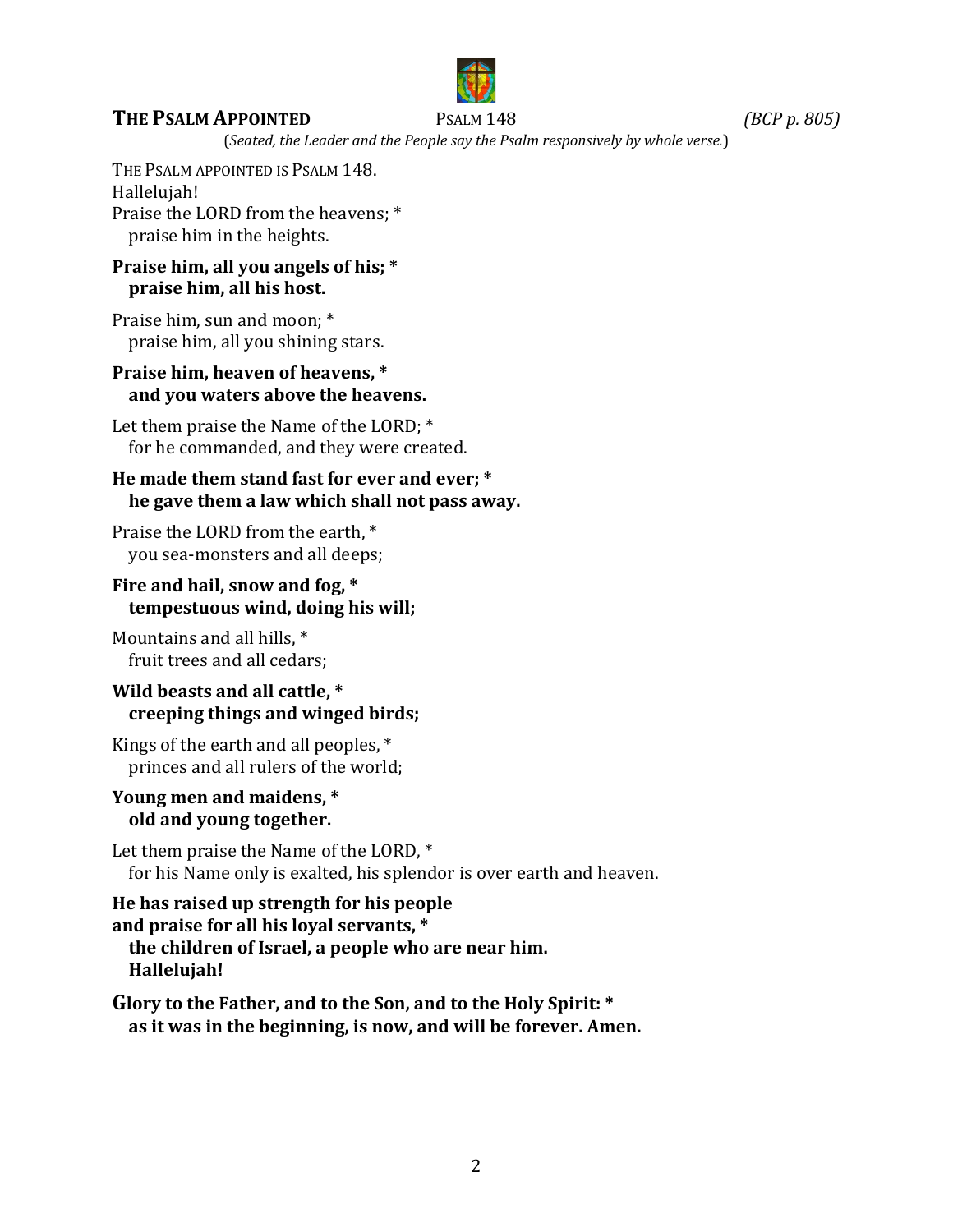

## **THE FIRST READING** ACTS 11:1-18 NANI BANKS

A READING FROM THE ACTS OF THE APOSTLES.

Now the apostles and the believers who were in Judea heard that the Gentiles had also accepted the word of God. So when Peter went up to Jerusalem, the circumcised believers criticized him, saying, "Why did you go to uncircumcised men and eat with them?" Then Peter began to explain it to them, step by step, saying, "I was in the city of Joppa praying, and in a trance I saw a vision. There was something like a large sheet coming down from heaven, being lowered by its four corners; and it came close to me. As I looked at it closely I saw four-footed animals, beasts of prey, reptiles, and birds of the air. I also heard a voice saying to me, `Get up, Peter; kill and eat.' But I replied, `By no means, Lord; for nothing profane or unclean has ever entered my mouth.' But a second time the voice answered from heaven, `What God has made clean, you must not call profane.' This happened three times; then everything was pulled up again to heaven. At that very moment three men, sent to me from Caesarea, arrived at the house where we were. The Spirit told me to go with them and not to make a distinction between them and us. These six brothers also accompanied me, and we entered the man's house. He told us how he had seen the angel standing in his house and saying, `Send to Joppa and bring Simon, who is called Peter; he will give you a message by which you and your entire household will be saved.' And as I began to speak, the Holy Spirit fell upon them just as it had upon us at the beginning. And I remembered the word of the Lord, how he had said, `John baptized with water, but you will be baptized with the Holy Spirit.' If then God gave them the same gift that he gave us when we believed in the Lord Jesus Christ, who was I that I could hinder God?" When they heard this, they were silenced. And they praised God, saying, "Then God has given even to the Gentiles the repentance that leads to life."

Hear what the Spirit is saying to God's people. **Thanks be to God.** 

|                                                                                                                                                | Please stand as able.                                                                                  |                                    |
|------------------------------------------------------------------------------------------------------------------------------------------------|--------------------------------------------------------------------------------------------------------|------------------------------------|
| <b>CANTICLE 13</b>                                                                                                                             | <b>A SONG OF PRAISE</b>                                                                                | (BCP p. 90)                        |
| Glory to you, Lord God of our fathers; *<br>you are worthy of praise; glory to you.                                                            | Glory to you for the radiance of your holy Name; *<br>we will praise you and highly exalt you forever. |                                    |
| Glory to you in the splendor of your temple; *<br>on the throne of your majesty, glory to you.<br>Glory to you, seated between the Cherubim; * | we will praise you and highly exalt you forever.                                                       |                                    |
| Glory to you, beholding the depths; *<br>in the high vault of heaven, glory to you.<br>Glory to you, Father, Son, and Holy Spirit; *           |                                                                                                        |                                    |
|                                                                                                                                                | we will praise you and highly exalt you forever.                                                       | Song of the Three Young Men, 29-34 |

*Please be seated.*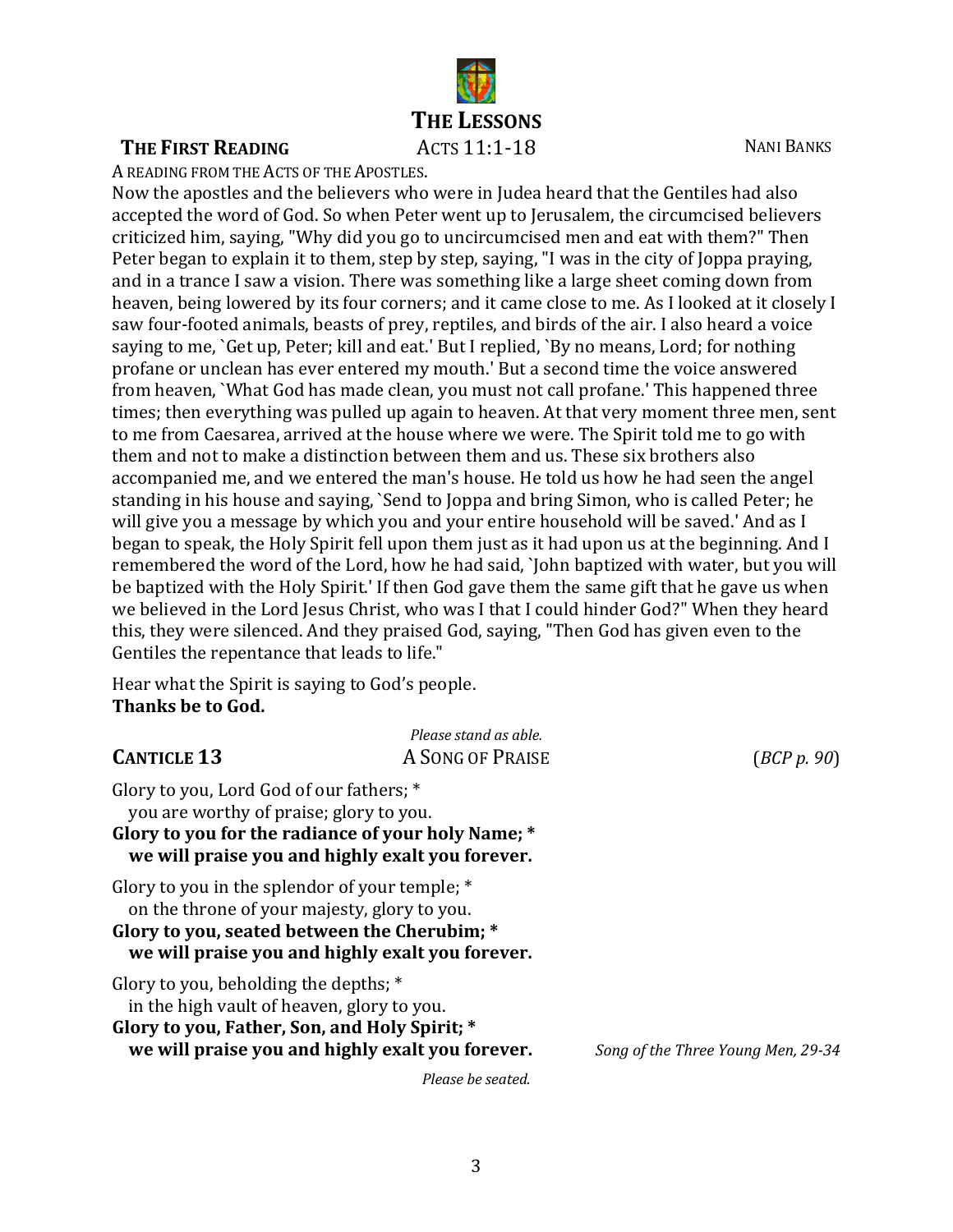

## **THE SECOND READING** REVELATION 21:1-6 NANI BANKS

A READING FROM THE REVELATION TO JOHN.

I saw a new heaven and a new earth; for the first heaven and the first earth had passed away, and the sea was no more. And I saw the holy city, the new Jerusalem, coming down out of heaven from God, prepared as a bride adorned for her husband. And I heard a loud voice from the throne saying,

"See, the home of God is among mortals. He will dwell with them as their God; they will be his peoples, and God himself will be with them; he will wipe every tear from their eyes. Death will be no more; mourning and crying and pain will be no more, for the first things have passed away."

And the one who was seated on the throne said, "See, I am making all things new." Also he said, "Write this, for these words are trustworthy and true." Then he said to me, "It is done! I am the Alpha and the Omega, the beginning and the end. To the thirsty I will give water as a gift from the spring of the water of life."

Hear what the Spirit is saying to God's people. **Thanks be to God.** 

*Please stand as able.* **CANTICLE 16** THE SONG OF ZECHARIAH *(BCP pp. 92-93)* Blessed be the Lord, the God of Israel; \* he has come to his people and set them free. He has raised up for us a mighty savior, \* **born of the house of his servant David.** Through his holy prophets he promised of old, that he would save us from our enemies.  $*$ from the hands of all who hate us. He promised to show mercy to our fathers \* and to remember his holy covenant. This was the oath he swore to our father Abraham, \* to set us free from the hands of our enemies, Free to worship him without fear, \* holy and righteous in his sight all the days of our life. You, my child, shall be called the prophet of the Most High,  $*$ for you will go before the Lord to prepare his way. To give his people knowledge of salvation \* by the forgiveness of their sins. In the tender compassion of our God  $*$ the dawn from on high shall break upon us, To shine on those who dwell in darkness and the shadow of death,  $*$ **and to guide our feet into the way of peace.** *Luke 1:* 68-79 Glory to the Father, and to the Son, and to the Holy Spirit: \* as it was in the beginning, is now, and will be forever. Amen.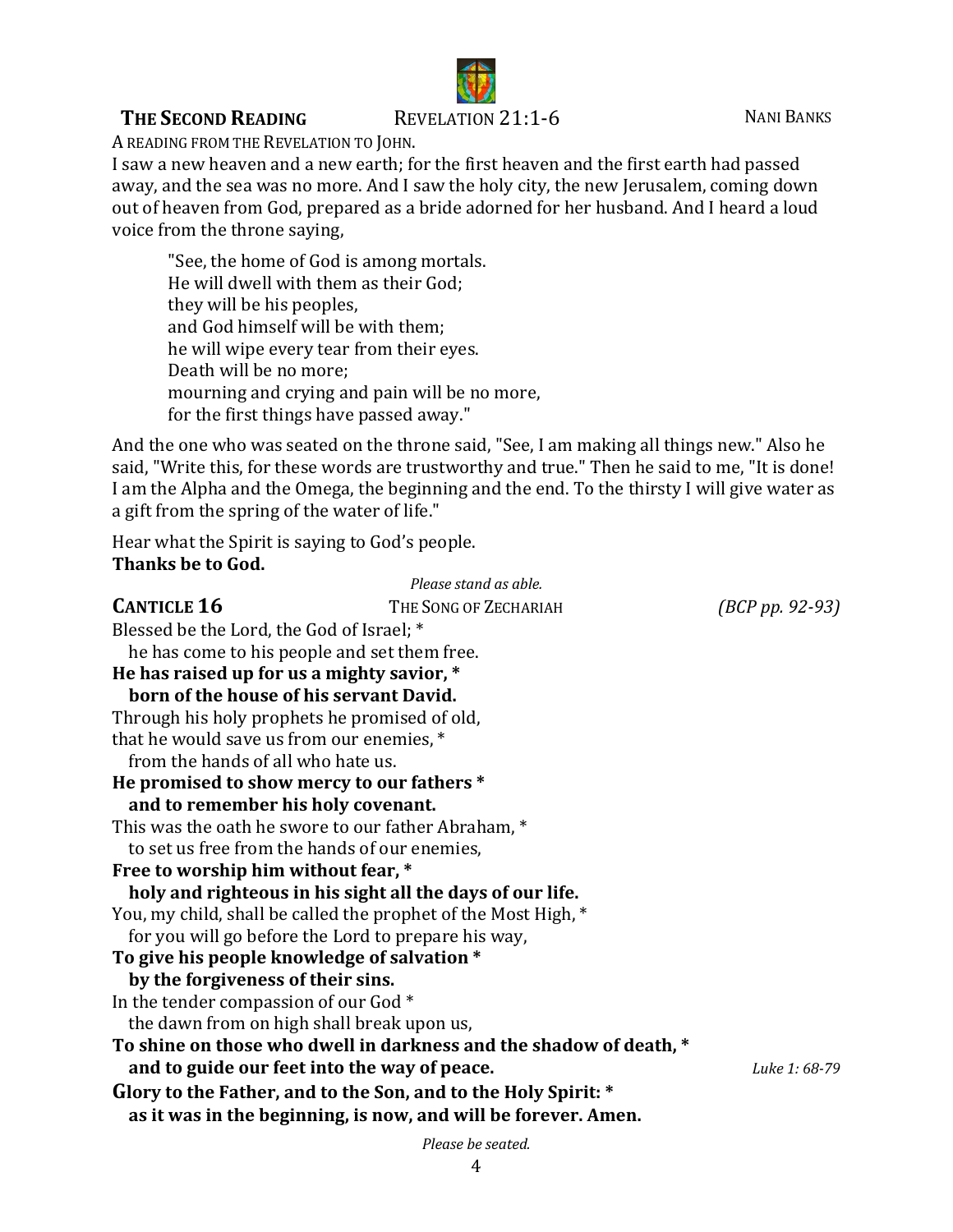#### 5

## **THE THIRD READING JOHN 13:31-35** ALANA SPURLING

A READING FROM THE GOSPEL ACCORDING TO JOHN.

At the last supper, when Judas Iscariot had gone out, Jesus said, "Now the Son of Man has been glorified, and God has been glorified in him. If God has been glorified in him, God will also glorify him in himself and will glorify him at once. Little children, I am with you only a little longer. You will look for me; and as I said to the Jews so now I say to you, 'Where I am going, you cannot come.' I give you a new commandment, that you love one another. Just as I have loved you, you also should love one another. By this everyone will know that you are my disciples, if you have love for one another."

Hear what the Spirit is saying to God's people.

**Thanks be to God.** 

| THE HOMILY | WRITTEN BY THE REV. CHARLES HOFFACKER                               |
|------------|---------------------------------------------------------------------|
|            | Greenbelt, Maryland                                                 |
|            | https://www.episcopalchurch.org/sermon/time-easter-5-c-may-15-2022/ |
|            | A period of silence and personal reflection follows the sermon.     |

## **THE APOSTLES' CREED** (*BCP p.* 96)

I believe in God, the Father almighty, creator of heaven and earth; I believe in Jesus Christ, his only Son, our Lord. He was conceived by the power of the Holy Spirit and born of the Virgin Mary. He suffered under Pontius Pilate, was crucified, died, and was buried. He descended to the dead. On the third day he rose again. He ascended into heaven, and is seated at the right hand of the Father. He will come again to judge the living and the dead. **I believe in the Holy Spirit, the holy catholic Church, the communion of saints, the forgiveness of sins the resurrection of the body, and the life everlasting. Amen.** 

## **THE PRAYERS**

| Presider: | God be with you.   |
|-----------|--------------------|
| People:   | And also with you. |
| Presider: | Let us pray.       |

## **THE LORD'S PRAYER** (*BCP p.* 97)

Our Father, who art in heaven, hallowed be thy Name, thy Kingdom come, **thy** will be done on earth, as it is in heaven. Give us this day our daily bread. And forgive us our trespasses, as we forgive those who trespass against us. And lead us not into temptation, but deliver us from evil. For thine is the kingdom, and the power, and the glory, for ever and ever. Amen.

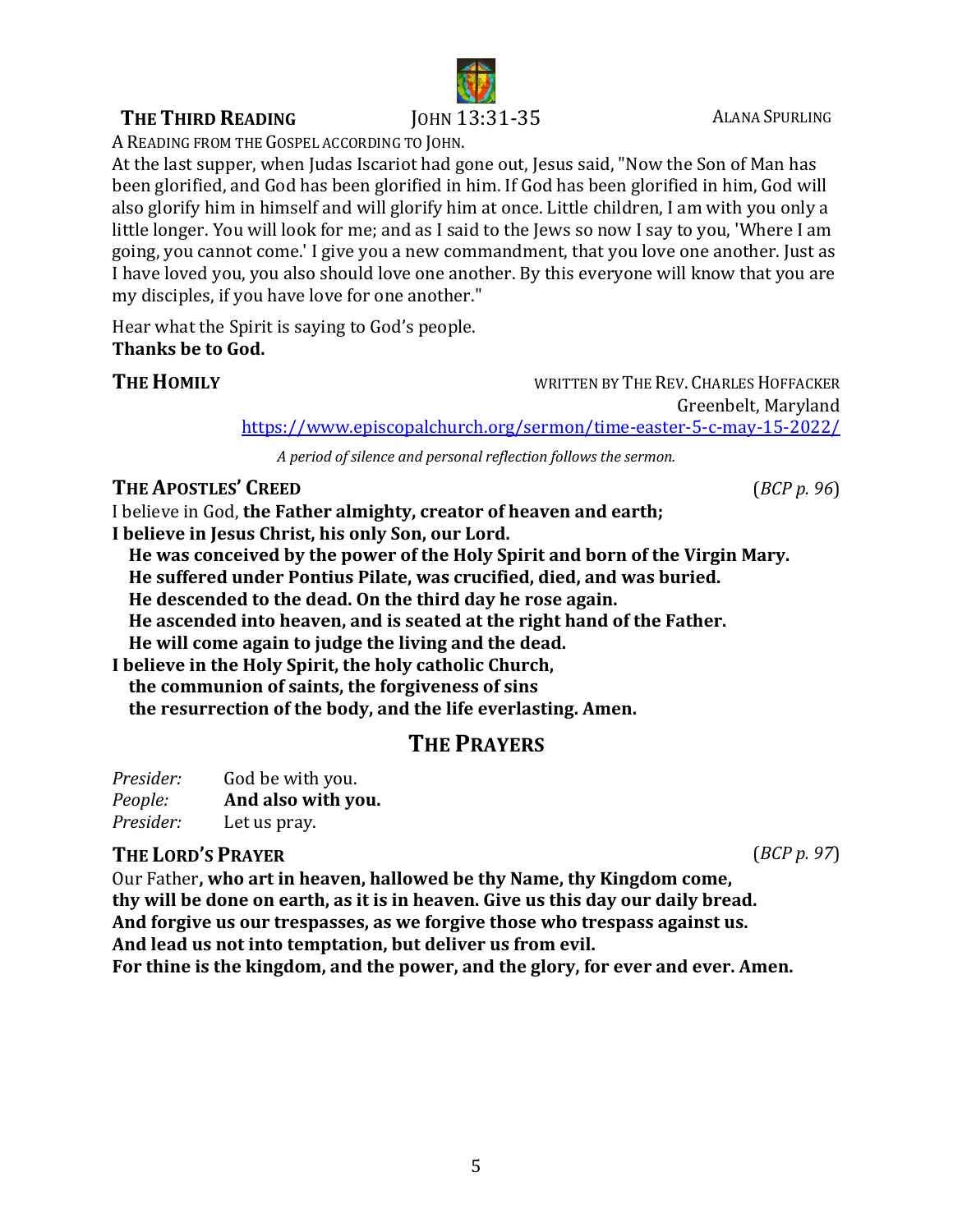## **SUFFRAGES B** (*BCP p. 98*)

V. Save your people, Lord, and bless your inheritance;

## R. Govern them and uphold them, now and always.

- V. Day by day we bless you;
- R. We praise your name for ever.
- V. Lord, keep us from all sin today;
- R. Have mercy upon us, Lord, have mercy.
- V. Lord, show us your love and mercy;
- R. For we put our trust in you.
- V. In you, Lord, is our hope;
- R. And we shall never hope in vain.

## **THE COLLECT OF THE DAY FIFTH SUNDAY OF EASTER (***BCP* **p. 225)**

Almighty God, whom truly to know is everlasting life: Grant us so perfectly to know your Son Jesus Christ to be the way, the truth, and the life, that we may steadfastly follow his steps in the way that leads to eternal life; through Jesus Christ your Son our Lord, who lives and reigns with you, in the unity of the Holy Spirit, one God, for ever and ever. **Amen**.

## **A COLLECT** FOR PEACE *(BCP p. 99)*

O God, the author of peace and lover of concord, to know you is eternal life and to serve you is perfect freedom: Defend us, your humble servants, in all assaults of our enemies; that we, surely trusting in your defense, may not fear the power of any adversaries; through the might of Jesus Christ our Lord. **Amen.** 

## **A PRAYER FOR MISSION** *(BCP p.* 100)

Almighty and everlasting God, by whose Spirit the whole body of your faithful people is governed and sanctified: Receive our supplications and prayers which we offer **before you for all members of your holy Church, that in their vocation and ministry** they may truly and devoutly serve you; through our Lord and Savior Jesus Christ. **Amen**.

## **INTERCESSIONS**

I ask your prayers for God's people throughout the world; for Michael our Presiding Bishop, and for David our own Bishop; for this gathering; and for all ministers and people. Pray for the Church. *A moment of silence is observed.*

I ask your prayers for peace; for goodwill among nations; and for the well-being of all people. Pray for justice and peace. *A moment of silence is observed.*

I ask your prayers for the poor, the sick, the hungry, the oppressed, those in prison, and for Stan, Rita, Robert, and Carey. Pray for those in any need or trouble. *A moment of silence is observed.*

I ask your prayers for all who seek God, or a deeper knowledge of him. Pray that they may find and be found by him. *A moment of silence is observed.*

I ask your prayers for the departed, especially Heath. Pray for those who have died. Are there any prayers or thanksgivings you wish to offer? *Members of the congregation may ask the prayers or the thanksgivings of those present* 

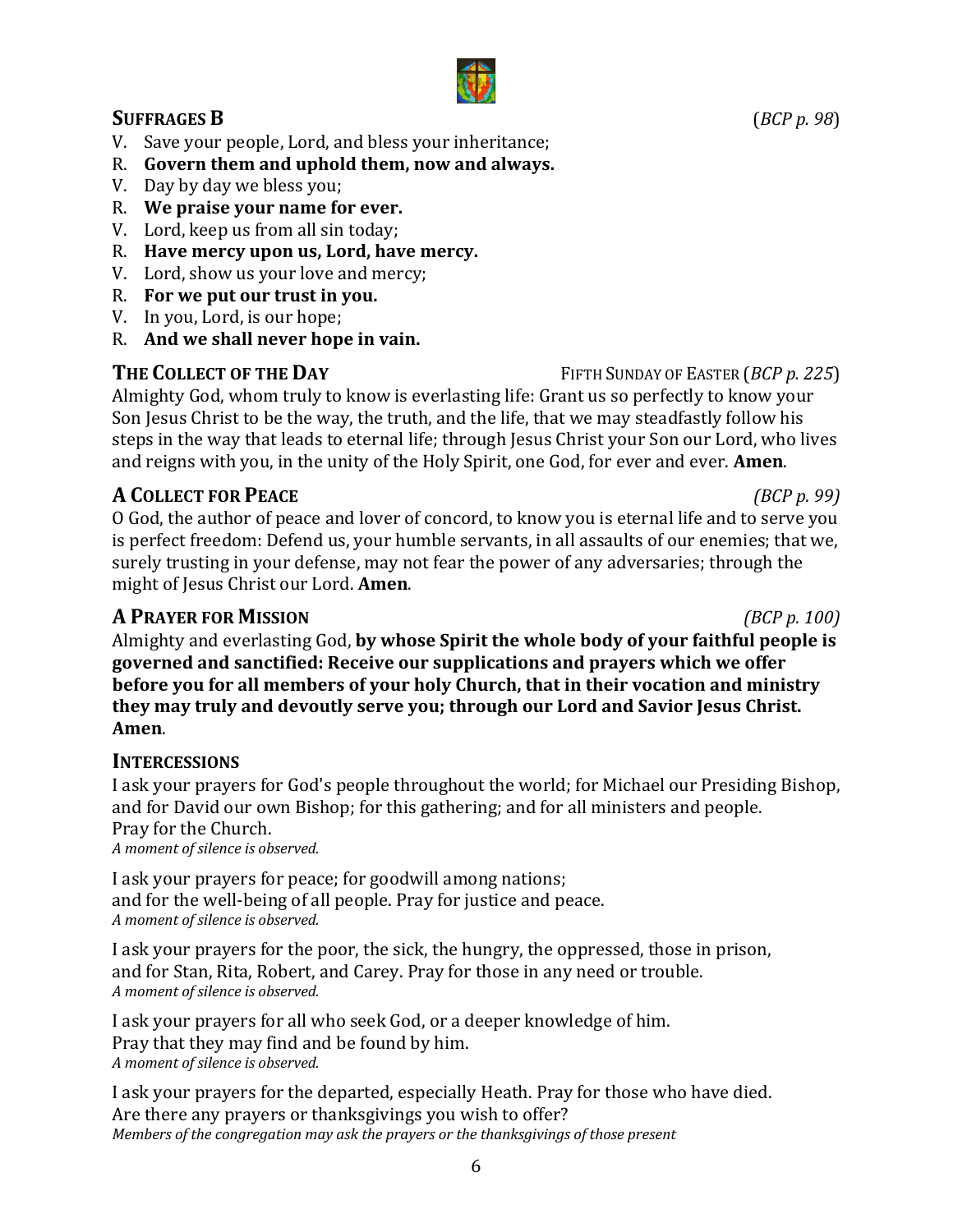Praise God for those in every generation in whom Christ has been honored. Pray that we may have grace to glorify Christ in our own day. *A moment of silence is observed.*

Almighty and eternal God, ruler of all things in heaven and earth: Mercifully accept the prayers of your people, and strengthen us to do your will; through Jesus Christ our Lord. **Amen**

**THE GENERAL THANKSGIVING** *(BCP p. 101)* Almighty God, **Father of all mercies**, **we your unworthy servants give you humble thanks** for all your goodness and loving-kindness to us and to all whom you have made. We bless you for our creation, preservation, and all the blessings of this life; **but above all for your immeasurable love** in the redemption of the world by our Lord Jesus Christ; for the means of grace, and for the hope of glory. And, we pray, give us such an awareness of your mercies, that with truly thankful hearts we may show forth your praise, not only with our lips, but in our lives, by giving up our selves to your service, and by walking before you in holiness and righteousness all our days; through Jesus Christ our Lord, to whom, with you and the Holy Spirit, be honor and glory throughout all ages. Amen.

## **CLOSING HYMN #707** TAKE MY LIFE AND LET IT BE

*Presider:* Let us bless the Lord.<br>*People:* Thanks be to God. **Thanks be to God.** 

## **CLOSING SENTENCE** *(BCP p. 102)*

The grace of our Lord Jesus Christ, and the love of God, and the fellowship of the Holy Spirit,<br>be with us all evermore. **Amen.**  $\frac{2 \text{ Corinthians } 13:14}{2 \text{ Corinthians } 13:14}$ be with us all evermore. **Amen.** 

### **ANNOUNCEMENTS**

**Day of Pentecost – Sunday June 5**

The Rev. Deacon Cathy Kline will preside and preach. We will have cake during Coffee Hour to celebrate the birthday of the Church. **Remember to wear RED.** 

**Coffee Hour and Bible Study** 

In the Parish Hall after service.

**Zoom Evening Prayer**  Thursdays | 6:30 p.m. | Zoom ID: 9284611047 | Password: StMichael

Please mail your offerings to the church (at the mailing address below) or give to the church online using tithe.ly (https://tithe.ly/give?c=2212452).

> For pastoral care: please call Deacon Cathy at 760-384-8824 or email countmyblessings1@gmail.com

**DISMISSAL** *(BCP p.* 102)